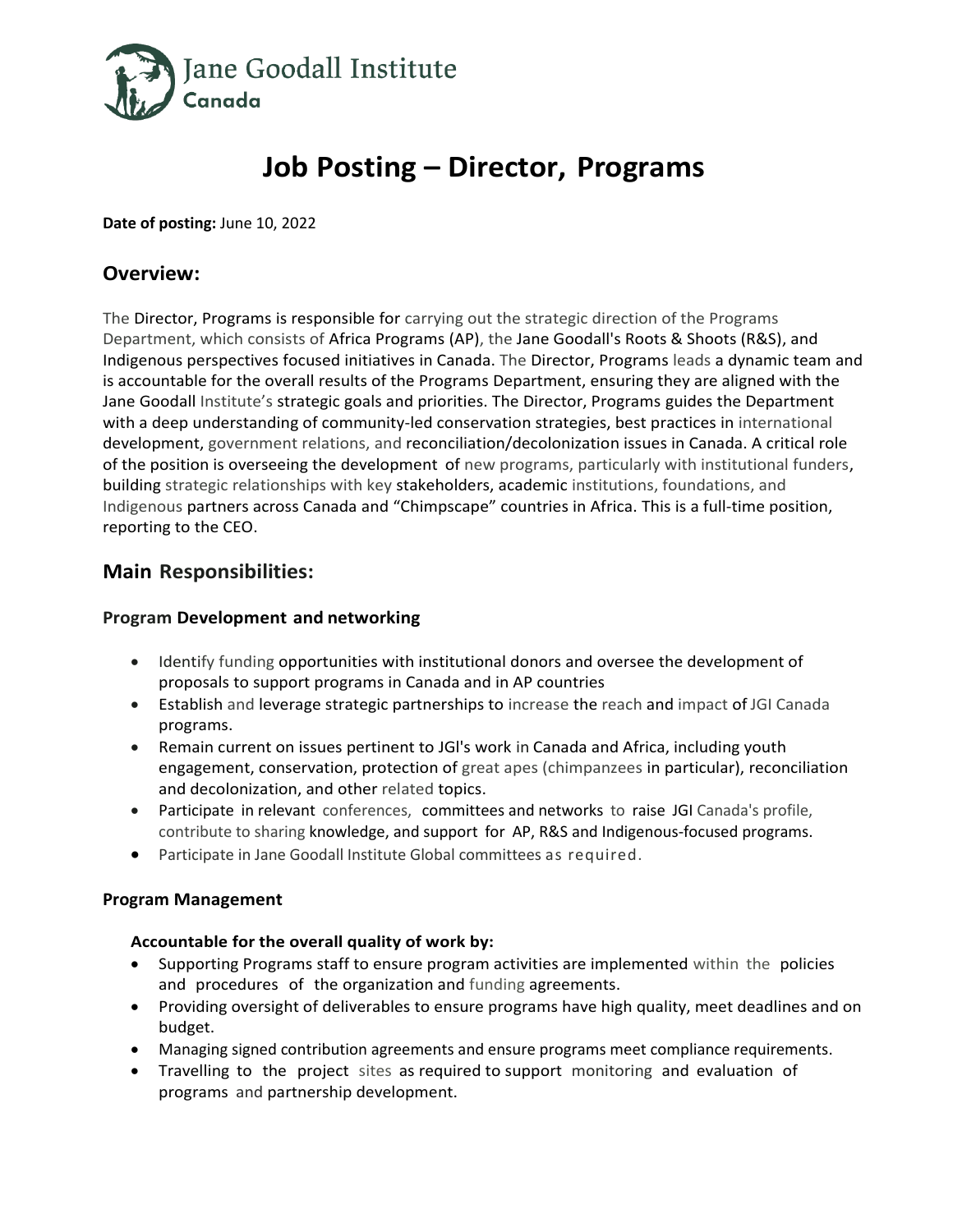## **Strategic planning and leadership**

- Oversee the strategic direction of JGI Canada's AP, R&S and Indigenous-focused programs.
- Provide programmatic perspectives at leadership meetings and organization planning sessions.
- Coordinate the development of annual workplans and budgets for the Programs Department.
- Support research efforts and knowledge management linked to evidence-based programming.
- Work in a matrix environment and collaborate with other departments: Fundraising, Marketing & Communications, and Finance & Administration to realize the Institute's mission.

## **People leadership**

- In consultation with theCEO, recruit, interview and select qualified Program staff.
- Ensure appropriate human resources policies, procedures and practices of the organization are followed.
- Provide direction and guidance to Program staff to ensure effective implementation of projects that are aligned to JGl's strategies and priorities.
- Carry out regular check-ins, mid-year reviews and annual performance appraisals to set expectations and goals.
- Mentor Program staff, provide constructive feedback and support professional development to build the capacity and competency of the team.

# **Skills and Qualifications:**

- Proven ability to secure funding from institutional donors including government agencies, multinational donors and foundations.
- Minimum 5 years of experience in people management and ability to strategically lead, inspire and energize teams to achieve the goals of the department and the organization's mission.
- Demonstrated experience in setting strategic direction for program delivery, with solid understanding from design through implementation and reporting.
- Experience with results-based monitoring, evaluation and learning systems.
- Experience developing and managing budgets, and adhering to finance and compliance requirements.
- Well-developed understanding of decolonization and community-centred approach to sustainable development.
- Knowledgeable of youth-focused programs, experience with environmental education an asset.
- Lived and/or work experience in sub-Saharan Africa an asset.
- Lived and/or work experience with Indigenous communities in Canada an asset.
- Excellent communications and cross-cultural skills, experienced with giving presentations.
- Commitment to anti-racism, anti-oppression, and feminist principles and approaches.
- Excellent oral and written fluency in English (essential) and French (asset).
- Available to travel nationally and internationally, subject to COVID-19 protocols.